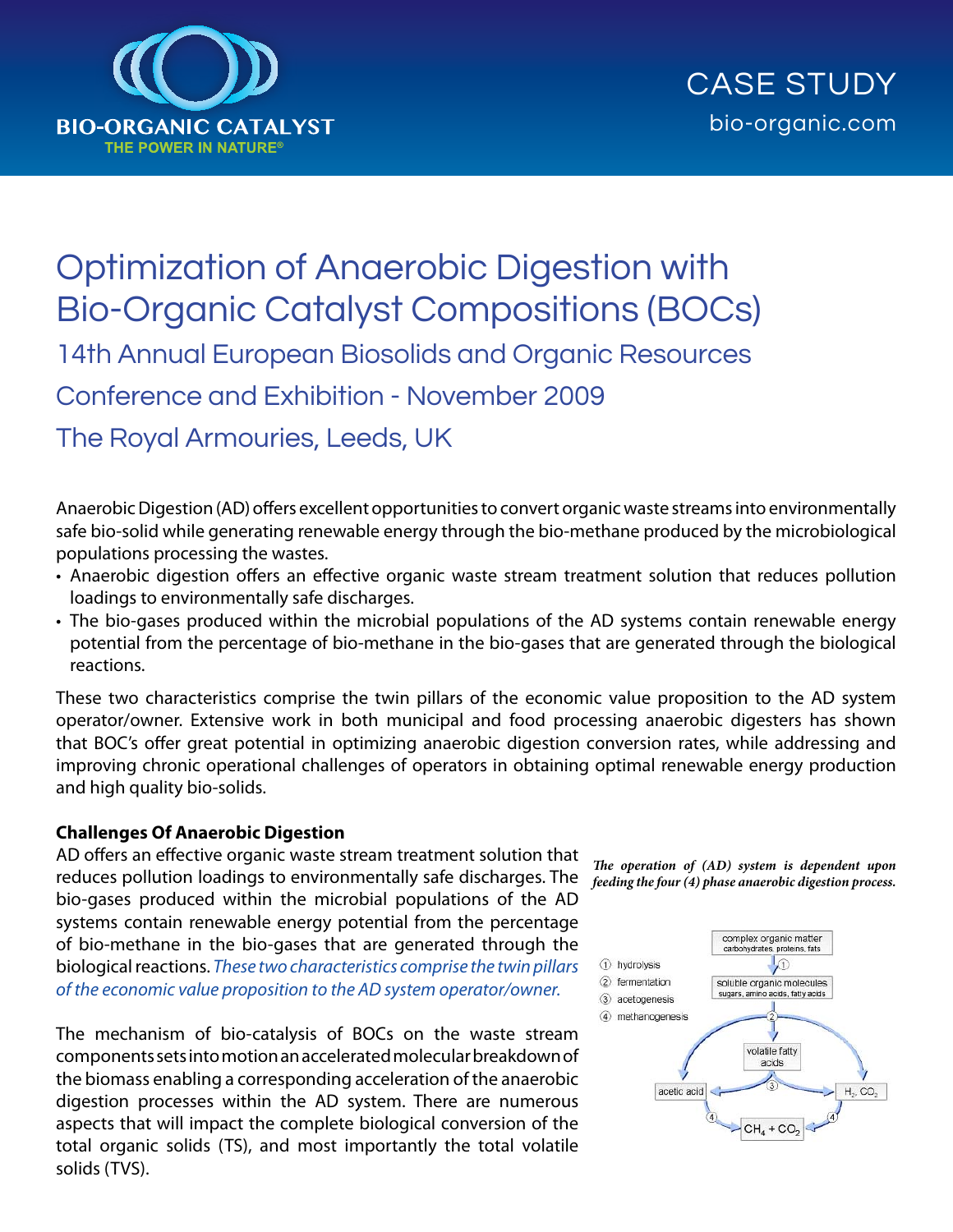## **Economics of Anaerobic Digestion**

The economics of anaerobic digestion are closely led to obtaining optimal renewable energy bio-methane yields, which offsets fossil fuel energy purchases, which are used to heat and maintain AD temperatures.

- • The ability of increasing bio-methane yields directly reduces natural gas or fuel oil purchases and, increasingly, carries values in generating renewable energy or carbon reduction credits.
- Accelerating and optimizing the anaerobic digestion rates expands the capacity of anaerobic digester systems through enhanced biological vitality, and also impinges directly on the capital equipment investment (CAPEX) of combined heat and power (CHP) required to utilize bio-methane production.

Problems encountered in anaerobic digesters generally are led to the difficulties of converting various components of the waste stream during anaerobic digestion, leading often to a decrease in bio-methane yields over time, and a reduction of usable renewable energy cash flows.

Most anaerobic digesters are often challenged by biomass loadings that can result in reduced bio-methane yields and require expensive maintenance cleaning, in addition to decreasing renewable energy production. The organic materials that represent the highest bio-methane values are also the organic components that cause these problems: *The volatile organic solids*.

BOCs directly act on these high value components of wastes, accelerating the anaerobic digestion processes into more optimized conversion efficiency. Case studies show a much higher yield per pound, or kilo, of organic waste biogas, while clearing the internal accumulations that build up over time.

BOCs require little capital equipment expenditure, as installations involve simple injection pumps, along with a reservoir of BOCs.

Results become evident relatively quickly, as a faster release of high bio-methane value components of the waste material shifts the internal biomass within the anaerobic digester into the Methanogenesis phase, increasing the bio-methane yields and total consumption of volatile fatty acids.

## **Use of Bio-Organic Catalyst Compositions**

Food Processing AD Systems: The use of BOCs evolved out of their use within the aeration channels of a large, professionally managed international food manufacture wastewater treatment facility. These aeration channels were not able to meet desired dissolved oxygen levels in spite of having both surface aerators and fine bubble diffusers working at maximum capacity. Additionally, heavy lipid (FOG) accumulation had covered the aeration channels. There were odor and bio-solids' management issues as well.

- The use of the BOCs immediately results in raising dissolved oxygen levels and very quickly solubilizing the accumulated FOGs that had covered the entire aeration channels.
- This allowed the client to meet much higher loadings than their facility was designed for and engendered confidence in the BOC ability to rapidly solubilize lipid molecular wastewater components.
- This allowed the client to meet much higher loadings than their facility was designed for and engendered confidence in the BOC ability to rapidly solubilize lipid molecular wastewater components.

## **Use of BOCs (Food Processor)**

Due to the wastewater loadings having higher actual organic loadings exceeding their design capacity, along with high concentrations of FOG, the advanced AD system required a flow equalization tank and other load balancing procedures to manage the influent loads. They were being challenged during production cycles that exceeded their AD system design parameters. It resulted in:

Over time, the surface media within their AD system accumulated FOG components that reduced the efficiency of the internal microbiological populations to perform optimum biological conversion of the influent biomass loadings.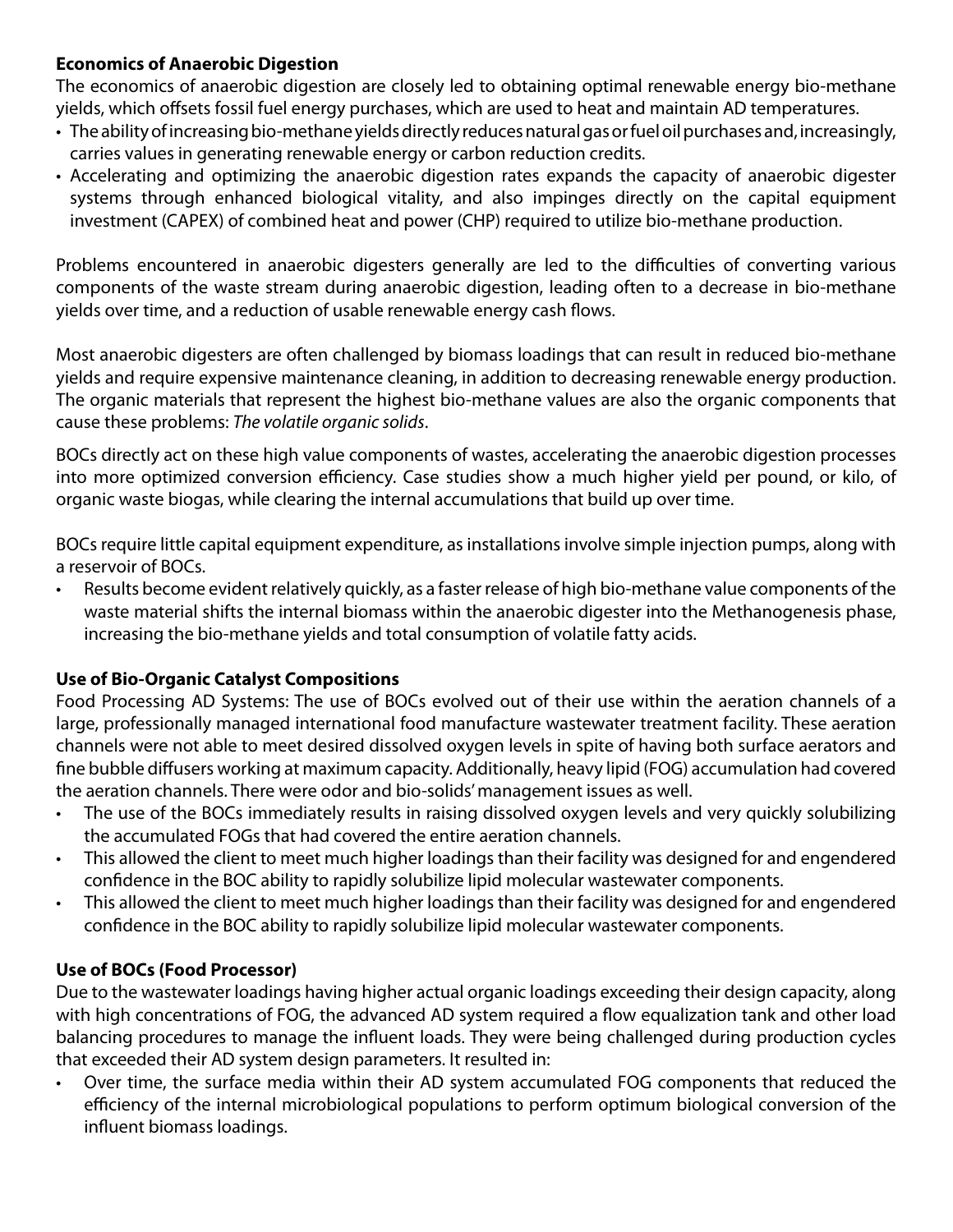In starting up the introduction of BOCs into the AD system, a reduced dosage level, compared to established aeration channel loadings and dosage levels, was initiated at the beginning of the trial program. In order to provide adequate solubilization of the complete wastewater components, especially the FOG elements, BOCs were injected into a collection well, prior to the flow equalization tanks. This allowed a threshold-‐adjusted solubilization of accumulated FOG elements as the BOCs were injected into the wastewater influent that was entering their AD system.

## **Use of BOCs (Food Processor)**

Due to the wastewater loadings having higher actual organic loadings exceeding their design capacity, along with high concentrations of FOG, the advanced AD system required a flow equalization tank and other load balancing procedures to manage the influent loads. They were being challenged during production cycles that exceeded their AD system design parameters. It resulted in:

Over time, the surface media within their AD system accumulated FOG components that reduced the efficiency of the internal microbiological populations to perform optimum biological conversion of the influent biomass loadings.

In starting up the introduction of BOCs into the AD system, a reduced dosage level, compared to established aeration channel loadings and dosage levels, was initiated at the beginning of the trial program. In order to provide adequate solubilization of the complete wastewater components, especially the FOG elements, BOCs were injected into a collection well, prior to the flow equalization tanks. This allowed a threshold-adjusted solubilization of accumulated FOG elements as the BOCs were injected into the wastewater influent that was entering their AD system.

Initially, there was a release of concentrated FOG deposits within their AD system that could be observed in their secondary aeration basins that received the discharges from the AD system. Over a few days, the FOG deposits were cleared out of the AD system and the bio--methane production curves began to show improvements.

Since their AD system is highly automated for optimized biological conversion efficiencies, acid/alkalinity ratios and pH adjustments were possible on a real time basis. As they are required to manage high FOG loadings in their industry sector facilities, they were very focused on the challenges of obtaining good biological conversions of volatile fatty acids. As the acclimation of the internal microbiological populations adjusted to the solubilization of FOGs, and the vitality of their reproduction and biological conversion efficiencies reached a higher zone of Methanogenesis, bio-methane yields began to rise over baseline production values. An optimum dosage of BOC began to evolve to the wastewater loadings and reveled an optimization improvement potential that averaged an improvement range up to 30% over baseline values.

## **Higher Yields Of Biomethane In A Food Processing Wastewater AD System.**

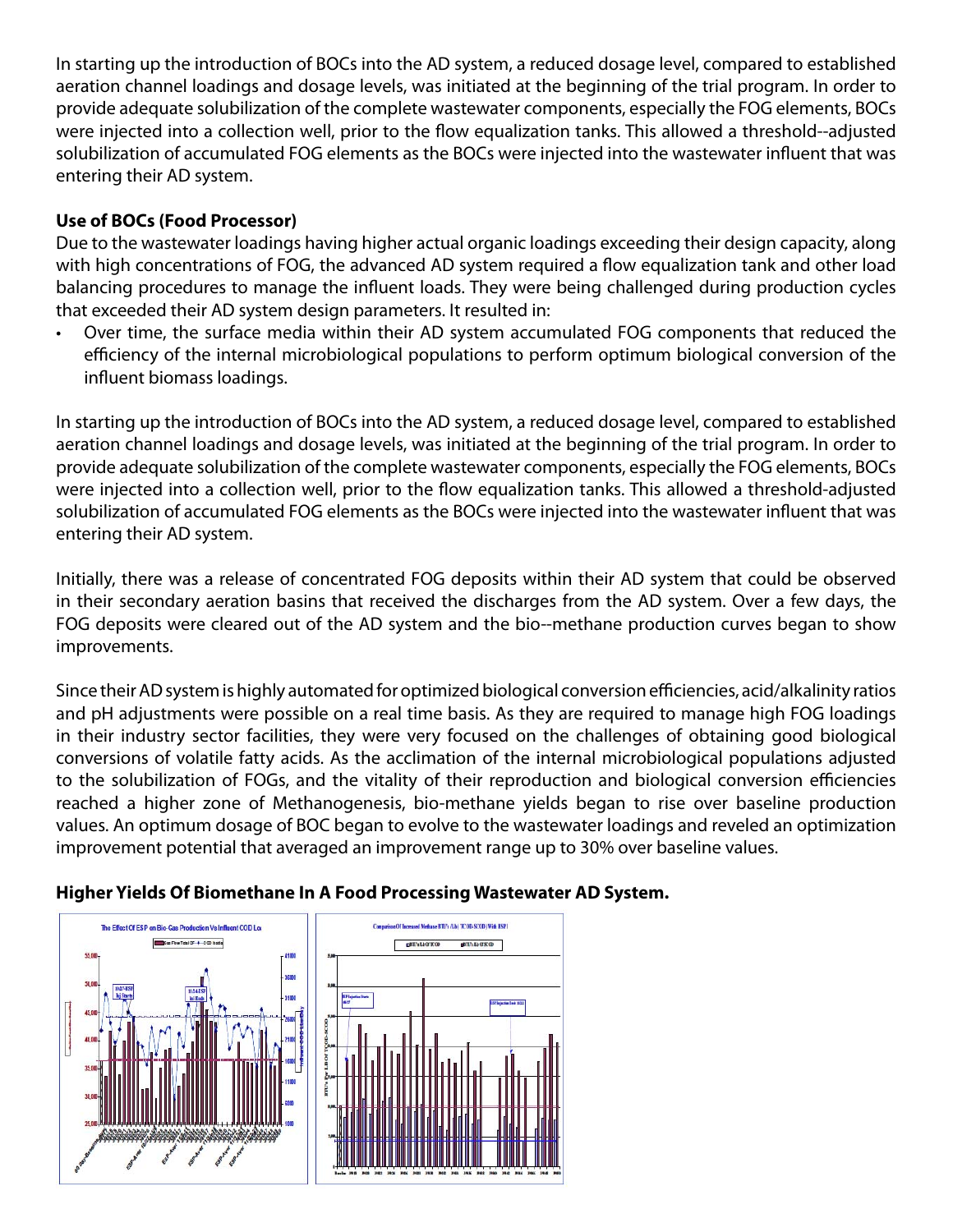#### **Additional BOC installations (Food Processors)**

This success led to additional food processing facilities managed by the wastewater operator that were experiencing difficulties of adequate performance within differently designed wastewater treatment systems designs, in which the AD systems had experienced nearly complete shutdowns of the AD system due to toxic chemical discharges into their wastewater that essentially crashed the anaerobic biological performance of their AD system.

## **BOCs in Municipal AD System**

The experiences with various food processing operations and their ad system, led to the decision to explore the potential to treat municipal ad systems. The use of ad systems within municipal wastewater treatment facilities represents a significant installed base throughout the world and, with the recent new emphasis on cost containment and renewable initiatives by governmental bodies, there is a strong incentive to generate maximum yields from bio-methane potential within the existing installed base of ad systems in order to more fully utilize the availability of co-generation packages.

Extending the applications scope of using bocs in optimizing ad systems, a 3 MGD municipal WWTF was approached to serve as a site for a one-year evaluation study that would look at the complete mass balance analysis of both ad system optimization, as well as the corresponding impact on aeration energy usage and total water quality of their discharges. This one--year study allowed an evaluation of a four season cycle, with cold northeastern us winter temperatures, variable spring and fall temperature ranges, and warmer summer temperatures.

*(Ref: 2009 NYWEA 81st Annual Meeting presentation by Bio-Organic Catalyst, Inc.)*

Bio-methane generated in the AD system provided heating for the AD system in the boilers, which was supplemented by outside purchases of natural gas to maintain adequate AD temperature for the anaerobic digestion processes. Excess bio-methane gas generation was not utilized, but flared, so that with nearly 70 -90% greater bio-methane generation after reaching optimal bio-methane yields per dry weight bio-solids, resulted in planning for acquisition options of a co-generation equipment package to more fully utilize the additional excess bio-methane and renewable energy potential they now have available. Beginning in November 2008, injection of BOCs was initiated into the sludge feed line at various dosage levels, prior to the AD system.

- Average daily volume ran between 25, 000 to 30,000 gallons daily, with a sludge feed of 2.5% solids.
- HRT averages 20 days.

The following chart shows the rise of bio-methane yields as the dosage rate rose until a clear zone evolved of optimal bio-methane yield per gallon of sludge, and a maximum yield per dry lb. of TVS.



#### **Increased Biogas Production-Municipal Ad Systems**

*Biomethane Production Increased 88% Per Gallon Of Primary Feed Sludge*